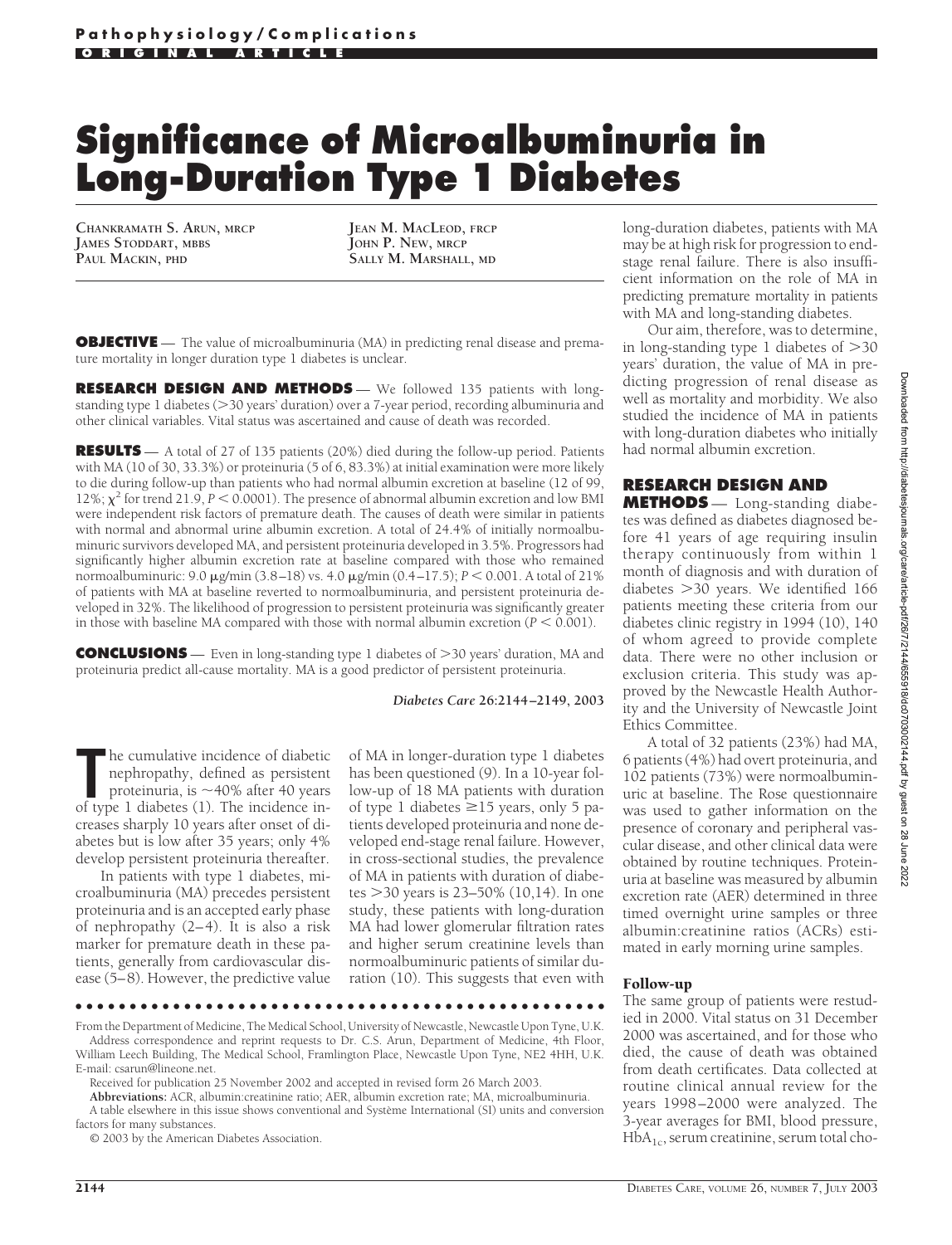

*studied in 1994 and 2000, including vital status. Patients were stratified into three groups based on their urine albumin excretion at baseline. NA, normoalbuminuria; PP, persistent proteinuria.*

Figure 1—*Details of patients*

lesterol, HDL cholesterol, LDL cholesterol, triglycerides, and urinary ACR (measured on early morning urine samples) were used in the analysis. All patients provided at least two urine samples for analysis during these 3 years. Age, year of diagnosis, current medications, smoking habits, and presence of microvascular and macrovascular disease were recorded. The presence of ischemic heart disease, cerebrovascular disease, or peripheral vascular disease was coded as cardiovascular disease.

# **Definitions**

Normoalbuminuria was defined as AER  $\langle 20 \mu$ g/min or ACR  $\langle 2.5 \mu$ g/mmol in men and ACR < 3.5 mg/mmol in women. MA was defined as two of three AERs 20– 200  $\mu$ g/min or ACR  $\geq$ 2.5 mg/mmol in men and ACR  $\geq$  3.5 mg/mmol in women, with results of urine dipstick test negative for proteinuria. Overt proteinuria was defined as two of three consecutive dipstick test results positive for proteinuria or two of three consecutive AERs  $>$  200  $\mu$ g/min. The term "abnormal albumin excretion" or "albuminuria" was used to describe patients with MA or overt proteinuria. A change in albuminuria status on follow-up was based on presence of at least two of three values in the relevant range.

# Laboratory analysis

Urine albumin excretion was determined by sensitive single antibody radioimmunoassay method.  $HbA_{1c}$  was measured by enzyme immunoassay (reference range 4.4 –5.2%) at baseline and by ion exchange liquid chromatography (reference range  $\leq 6.1\%$ ) at follow-up. The follow-up HbA<sub>1c</sub> results are NSPG-certified. Other analytes were measured by standard automated techniques.

# Statistical analysis

SPSS/PC statistical software (SPSS, Chicago, IL) was used for analysis. Serum triglyceride concentrations, AER, and ACR were normalized by logarithmic transformation before analysis. Values are given as means  $\pm$  SD or median (range). Differences between groups were assessed using Student's *t* test or  $\chi^2$  test as appropriate. Differences in survival were assessed using Kaplan-Meier analysis, and factors related to death were analyzed by Cox multiple regression analysis with months of survival as the dependent variable.

The baseline factors contributing to progression of albuminuria and development of cardiovascular disease were analyzed by binary logistic regression analysis using follow-up ACR and cardiovascular disease status as dependent variables, respectively. A two-tailed  $P$  value  $<$  0.05 was considered significant.

# **RESULTS**

#### Abnormal albumin excretion and vital status

Information about vital status was available on 135 of the initial 140 patients (96.4%): 99 had normoalbuminuria at baseline, 30 had MA, and 6 had proteinuria. No follow-up information was available on three initially normoalbuminuric patients and two patients with MA. A total of 27 of 135 patients (20%) died during follow-up (Fig. 1). Patients with MA (10 of 30, 33.3%) or proteinuria (5 of 6, 83.3%) at initial examination were more likely to die during follow-up than patients who had normal albumin excretion at baseline (12 of 99, 12%;  $\chi^2$  for trend 21.9;  $P < 0.001$ ). The proportion of deaths in the MA group was also higher than in the normoalbuminuric patients  $(\chi^2 5.9, P = 0.01)$  (Fig. 2).

In univariate analysis, the patients who died during follow-up had higher serum creatinine levels and higher percentage of abnormal albumin excretion and cardiovascular disease at baseline (Table 1). There was no significant difference in any other baseline variable.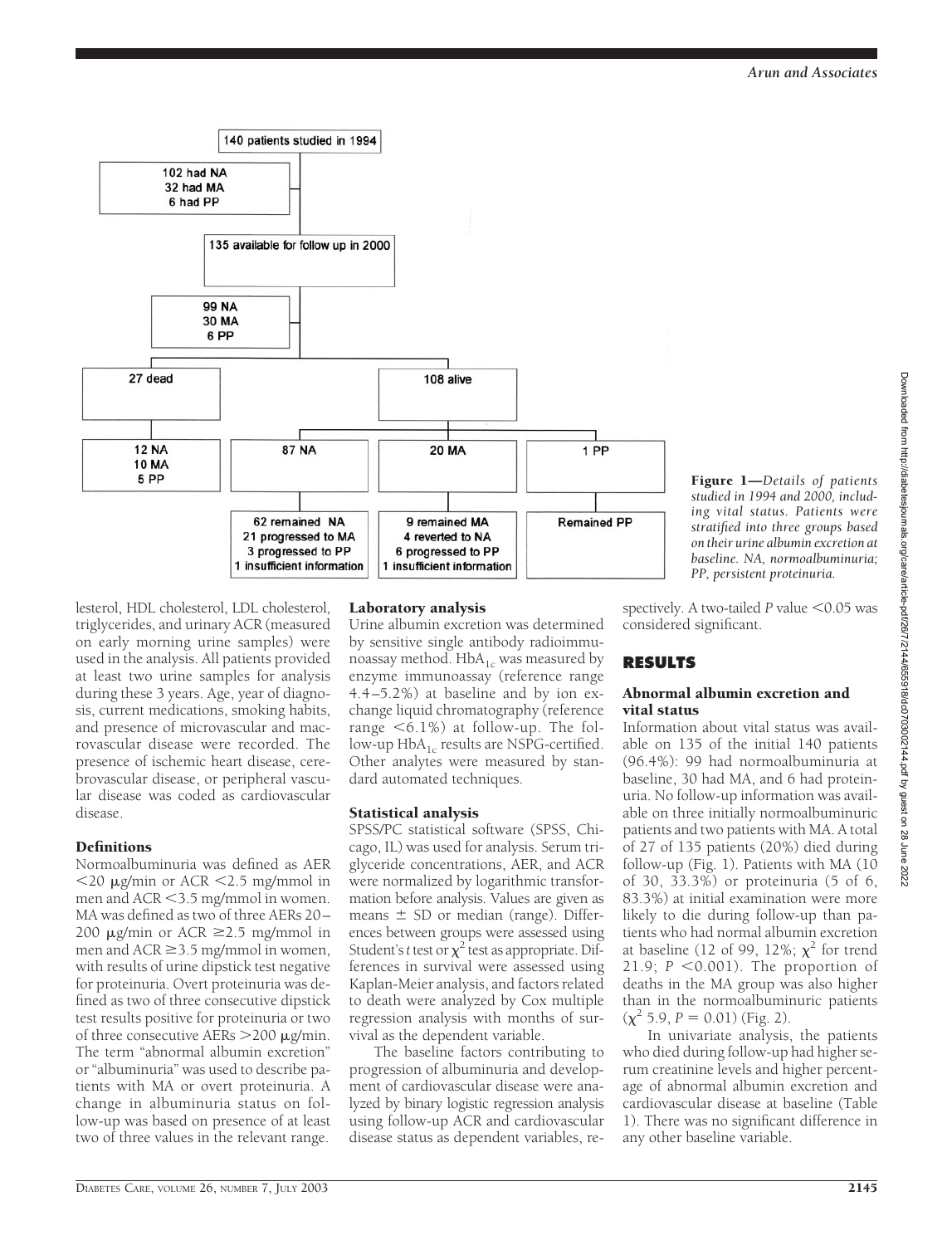

Figure 2—*Kaplan-Meier cumulative survival analysis in 135 patients with long-duration type 1 diabetes followed from January 1994 to December 2000 (84 months). Patients were categorized by baseline albumin excretion (group 1, normoalbuminuric patients; group 2, MA patients; group 3,* persistent proteinuric patients).  $\chi^2$  for trend 21.9; P  $<$  0.001. Normoalbuminuria versus MA:  $\chi^2$  $5.9$ ;  $P = 0.01$ .

Cox multiple regression analysis was performed with months of survival as the dependent variable and the baseline factors described in Table 1 as predictors entered into the model. Only the presence of abnormal albumin excretion and lower BMI were independent risk factors for premature death (Table 2).

There were 13 (48%) deaths from cardiovascular causes, 7 (26%) due to infection, and 3 (11%) due to malignancies. The cause of death could not be ascertained in one patient. The cause of death did not differ in the different albuminuric groups ( $\chi^2$  for trend 4.9, *P* = 0.3). Three patients who died of infection were on renal replacement therapy before their terminal illness. One other patient who underwent successful renal transplantation died of cardiovascular disease.

#### Change in albuminuria status in survivors

Sufficient follow-up information was available on 106 of 108 survivors. A total of 86 survivors were normoalbuminuric

**Table 1—***Baseline data on long-duration type 1 diabetic patients who died or survived during a 7-year follow-up*

|                                        | Dead            | Alive           | $\boldsymbol{P}$ |
|----------------------------------------|-----------------|-----------------|------------------|
| $\boldsymbol{n}$                       | 27              | 108             |                  |
| Age (years)                            | $59.6 \pm 12.8$ | $56.4 \pm 10.5$ | 0.23             |
| Men:women                              | 17:10           | 71:37           | 0.78             |
| Duration of diabetes (years)           | $39.1 \pm 6.8$  | $37.7 \pm 6.8$  | 0.35             |
| BMI (kg/m <sup>2</sup> )               | $25.4 \pm 3.5$  | $26.2 \pm 3.4$  | 0.32             |
| Systolic blood pressure (mmHg)         | $148 \pm 22$    | $143 \pm 21$    | 0.25             |
| Diastolic blood pressure (mmHg)        | $77 \pm 12$     | $77 \pm 9$      | 0.99             |
| $HbA_{\text{L}}(\%)$                   | $7.2 \pm 2$     | $6.9 \pm 1.3$   | $0.4^{\circ}$    |
| Serum creatinine $(\mu \text{mol/l})$  | $124 \pm 78$    | $91 \pm 27$     | 0.041            |
| Total cholesterol (mmol/l)             | $5.7 \pm 1.2$   | $5.5 \pm 1.1$   | 0.36             |
| Triglycerides (mmol/l)                 | $1.5(0.4-4.3)$  | $1.1(0.3-8.2)$  | 0.07             |
| Abnormal albumin excretion (%)         | 59              | 18.5            | < 0.001          |
| Smoking (%)                            | 56              | 43              | 0.22             |
| Preexisting cardiovascular disease (%) | 67              | 39              | 0.009            |
| Use of antihypertensive medication     | 12(44)          | 28(26)          | 0.06             |
| Use of ACE inhibitors                  | 6(22)           | 16(15)          | 0.35             |

Data are means  $\pm$  SD, median (range), or *n* (%). Student's *t* test or  $\chi^2$  test used as appropriate. Serum triglycerides analyzed by Mann-Whitney *U* test.

at baseline, 62 of whom (72%) remained normoalbuminuric at follow-up. A total of 21 patients (24.4%) had progressed to MA, and 3 patients (3.5%) had progressed to persistent proteinuria. Therefore, the cumulative incidence of developing abnormal albumin excretion was 27.9% in 7 years. Those who subsequently developed MA or proteinuria had significantly higher baseline AER compared with those who remained normoalbuminuric [median  $9.0 \mu$ g/min  $(3.8–18.0)$  vs. 4.0  $\mu$ g/min  $(0.4–17.5)$ ;  $P < 0.001$ . Baseline serum triglyceride levels were significantly higher in those who developed albuminuria  $(P = 0.01)$ , as were serum creatinine levels at followup (92  $\pm$  13 vs. 100  $\pm$  16, *P* = 0.047). Other clinical parameters were similar at baseline and follow-up in progressors and nonprogressors (Table 3). Baseline AER [odds ratio 1.8 (95% CI 1.19–2.73), *P* 0.006] was the only independent predictor of progression by binary logistic regression analysis performed with all baseline variables entered into the model.

In the group with MA at baseline, four patients (21%) had normal albumin excretion at follow-up, nine patients (47%) remained microalbuminuric, and six patients (32%) developed persistent proteinuria. The one surviving patient with proteinuria at baseline still had proteinuria at follow-up. The likelihood of progression to persistent proteinuria was significantly greater in those with baseline MA compared with those with normal albumin excretion ( $\chi^2$  10.9, *P* < 0.001). The number of patients with MA was too small for further analysis.

#### Abnormal albumin excretion and cardiovascular disease

In survivors, 35% (31 of 86) of the normoalbuminuric group had cardiovascular disease at baseline compared with 53% (10 of 19) in the MA group ( $\chi^2$  2.0, *P* = 0.15). At follow-up, the proportions were 44% (38 of 86) and 74% (14 of 19), respectively  $(\chi^2$  5.4,  $P = 0.02)$ . The one surviving patient with proteinuria at baseline also had cardiovascular disease. Therefore, the overall cardiovascular prevalence in survivors was 50% (53 of 106) by follow-up.

In univariate analysis, baseline serum creatinine ( $85 \pm 21$  vs.  $95 \pm 24$  µmol/l,  $P = 0.03$ ), BMI (25.1  $\pm$  3.1 vs. 27.3  $\pm$  3.5  $\text{kg/m}^2$ ,  $P = 0.001$ ), and serum triglycerides (median 1.1 vs. 1.6 mmol/l, *P*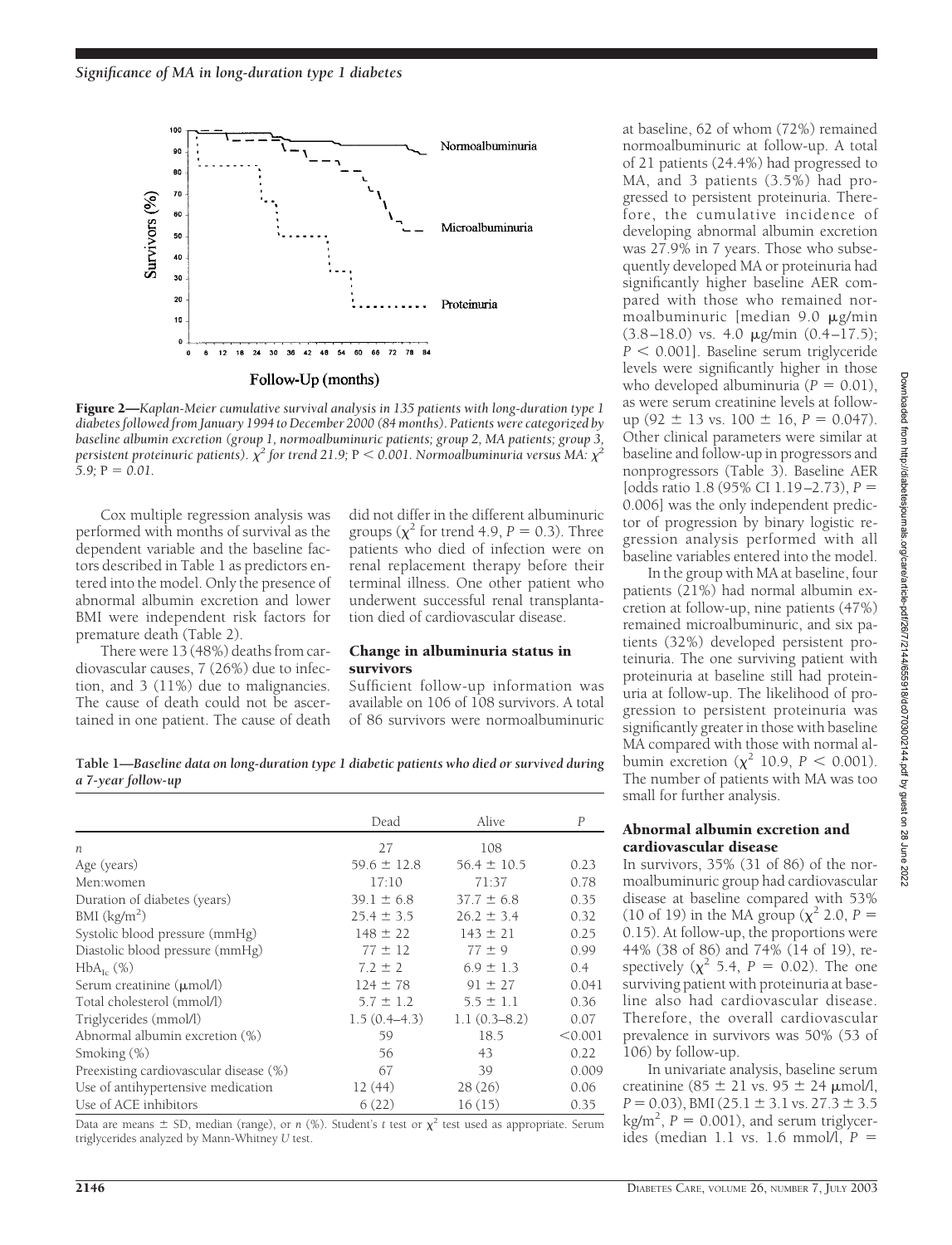**Table 2—***Baseline factors independently associated with premature death in long-duration type 1 diabetic patients using Cox multiple regression analysis*

| Baseline variable                  | Odds ratio | 95% CI        |         |
|------------------------------------|------------|---------------|---------|
| Albuminuria                        | 3.8        | 1.89–7.64     | < 0.001 |
| BMI                                | 0.86       | $0.75 - 0.99$ | 0.03    |
| Preexisting cardiovascular disease | 2.00       | $0.79 - 5.08$ | 0.15    |

0.02) were significantly higher in survivors who developed cardiovascular disease by follow-up. Binary logistic regression analysis was performed, using cardiovascular disease at follow-up as the dependent variable and with baseline age, duration of diabetes, BMI, blood pressure,  $HbA<sub>1c</sub>$ , serum creatinine, serum total cholesterol, serum triglycerides, presence of abnormal albumin excretion, preexisting cardiovascular disease, and smoking entered into the model. There were no independent risk factors identified for development of cardiovascular disease.

**CONCLUSIONS** — Our results suggest that MA remains a strong predictor of all-cause mortality in patients with longduration type 1 diabetes, independent of other recognized risk factors. The relative risk of premature death in microalbuminuric compared with normoalbuminuric long-duration patients is at least as great as in type 1 diabetic patients with shorter

duration of disease (5–8) and type 2 diabetic patients (11,12). The reason for the association of MA with premature death is not clearly understood, although family studies have shown an increased prevalence of cardiovascular disease, dyslipidemia, and hypertension in first-degree relatives of type 1 diabetic patients with MA (13), suggesting a genetic influence.

It is evident from our data that the presence of albuminuria and low BMI are independent risk factors for premature death. Parving et al. (27) found that abnormally increased albumin excretion, hypertension, smoking, and poor glycemic control predicted mortality in their series of type 1 diabetic patients of shorter duration. There were no data on BMI or preexisting cardiovascular disease in that study. Our observation that low BMI correlates with premature death could be due to cachexia, which preceded death in these patients.

Orchard et al. (14) reported the cross-

sectional prevalence of ischemic heart disease to be low (10%) after 30 years of type 1 diabetes, with a much higher prevalence of peripheral vascular disease, especially in women  $(\sim 30\%)$ . The 50% prevalence of cardiovascular disease in our series could be due to the longer duration of diabetes and higher mean age. It should also be noted that we included ischemic heart disease, cerebrovascular disease, and peripheral vascular disease in the definition of cardiovascular disease.

It is well known that patients with overt proteinuria are at extremely high risk for macrovascular disease (15–17). In addition, even patients with MA have been shown to have 2.5 times higher risk of atherosclerotic vascular disease than those with lower excretion rates, independent of other atherogenic risk factors (5). However, a similar association between MA and increased risk of cardiovascular disease was not observed in the survivors in our series nor was there an excess of deaths from cardiovascular causes, although numbers were small. In addition, the prevalence of cardiovascular disease may have been underestimated at baseline because of the use of the Rose questionnaire.

Our results demonstrate that MA is a good predictor of proteinuria, even in patients with long-duration type 1 diabetes.

**Table 3—***Baseline and follow-up characteristics in initially normoalbuminuric long-duration type 1 diabetic patients who did (progressors) or did not develop abnormal albumin excretion (nonprogressors) during 7-year follow-up*

|                                       | Baseline            |                  | Follow-up       |                |
|---------------------------------------|---------------------|------------------|-----------------|----------------|
|                                       | Nonprogressors (62) | Progressors (24) | Nonprogressors  | Progressors    |
| Age (years)                           | $55 \pm 10$         | $60 \pm 11$      |                 |                |
| Men:women                             | 38:24               | 18:6             |                 |                |
| Duration of diabetes (years)          | $37 \pm 7$          | $39 \pm 6$       |                 |                |
| BMI (kg/m <sup>2</sup> )              | $25.7 \pm 3.5$      | $25.7 \pm 2.5$   | $26.4 \pm 3.8$  | $26.7 \pm 3.6$ |
| Systolic blood pressure (mmHg)        | $141 \pm 20$        | $142 \pm 21$     | $145 \pm 17$    | $145 \pm 20$   |
| Diastolic blood pressure (mmHg)       | $75 \pm 8$          | $78 \pm 9$       | $75 \pm 9$      | $75 \pm 8$     |
| $HbA_{\text{Ic}}(\%)$                 | $6.8 \pm 1.0$       | $7.0 \pm 1.7$    | $8.5 \pm 1.0$   | $8.5 \pm 1$    |
| Serum creatinine $(\mu \text{mol/l})$ | $85 \pm 22$         | $92 \pm 24$      | $92 \pm 13$     | $100 \pm 16*$  |
| Total cholesterol (mmol/l)            | $5.4 \pm 1.0$       | $5.8 \pm 1.5$    | $5.5 \pm 0.9$   | $5.7 \pm 1.1$  |
| Triglycerides (mmol/l)                | $1.0(0.3-3.1)$      | $1.4(0.6-3.5)$ † | $1.2(0.5-3.2)$  | $1.6(0.6-4.1)$ |
| AER at baseline (µg/min)              | 4.0(0.4–17.5)       | $9.0(3.8-18.0)$  |                 |                |
| ACR at follow-up (mg/mmol)            |                     |                  | $0.55 \pm 0.76$ | $14.54 \pm 35$ |
| History of smoking (%)                | 37                  | 46               |                 |                |
| Preexisting cardiovascular disease    | 36                  | 38               | 42              | 50             |
| Treatment for hypertension (%)        | 19                  | 37               | 45              | 61             |
| Lipid-lowering agents $(\%)$          | 3                   | 8                | 19              | 39             |

Data are means  $\pm$  SD or median (range).\**P* = 0.047;  $\uparrow$ *P* = 0.027;  $\uparrow$ *P* < 0.001. For HbA<sub>Ic</sub>, note that the assays used were enzyme immunoassay (reference range 4.4–5.2%) at baseline and ion exchange liquid chromatography (reference range <6.1%) at follow-up. Student's *t* test or  $\chi^2$  test were used as appropriate. Serum triglycerides and AER were analyzed by Mann-Whitney *U* test.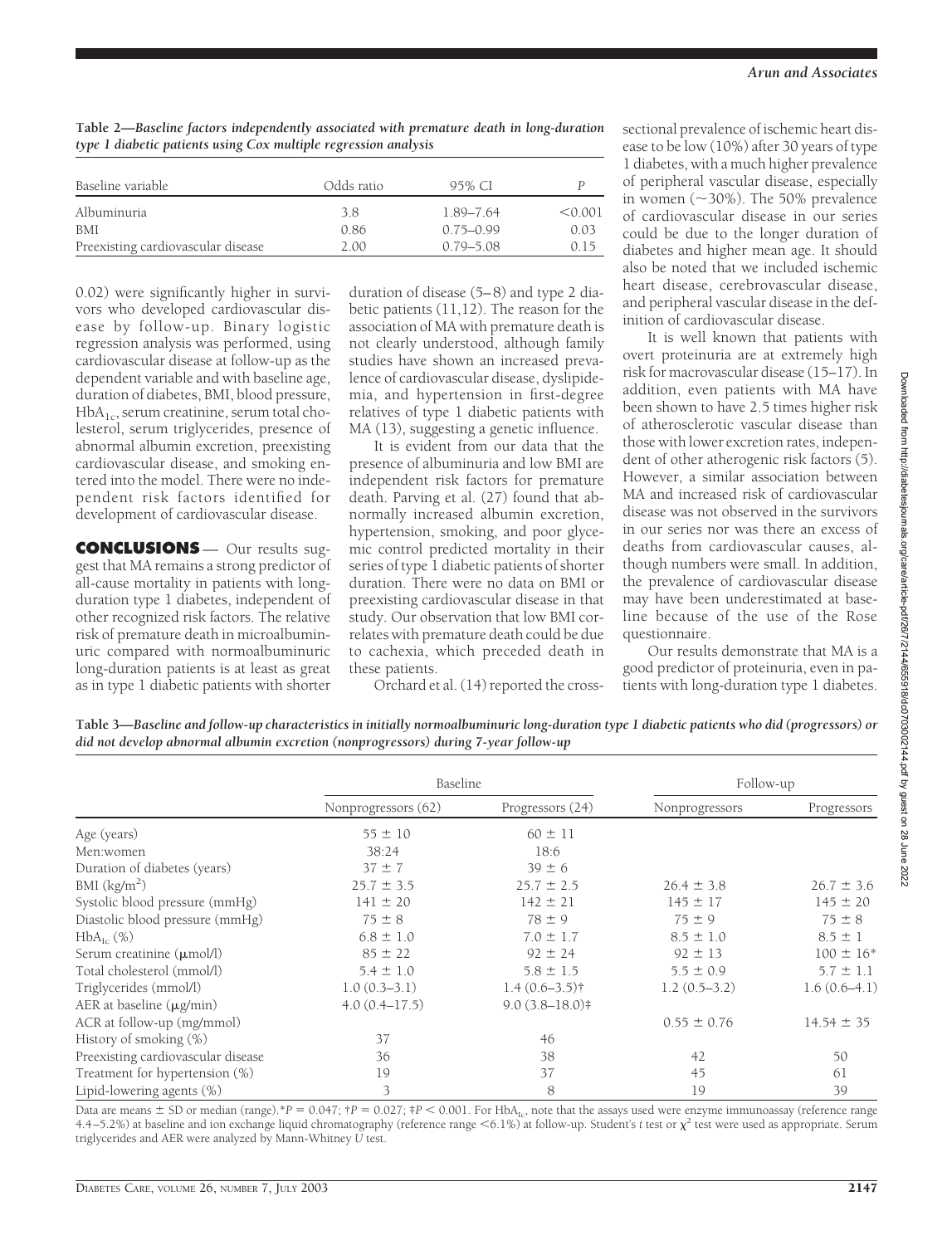This is in apparent contrast to a previous report in which a small number of type 1 diabetic patients with duration of diabetes  $>$ 15 years were followed for 10 years (9). However, in that series, the cumulative incidence of proteinuria was 27.8% in 10 years, i.e., 2.8% per annum, compared with 27.9% in 7 years (4% per annum) in this current study. The patients in the present study were much older and had longer duration of disease than the Forsblom study. Although earlier studies suggested that  $\sim 80\%$  of type 1 diabetic patients with MA would develop proteinuria (2–4), more recent studies suggest that in  $\sim$ 30% of MA patients, albumin excretion reverts to normal, 50% remain microalbuminuric, and 20% progress to proteinuria over a 5- to 9-year period  $(18–20)$ . Our results suggest that MA patients with long-duration diabetes follow a similar pattern and are at least as likely to progress as patients with shorter duration of disease.

Older epidemiological data suggest that the incidence of proteinuria in type 1 diabetes has two peaks: one after 16 years and the other after 32 years, with patients surviving  $>$ 35 years having a low risk (1). However, a larger follow-up study showed a decreasing incidence in persistent proteinuria, with peak incidence after 15–17 years of diabetes duration and most patients remaining free of proteinuria after 40 years of disease. Our data suggest that this may no longer be true, for two reasons. First, as described above, a significant proportion of type 1 diabetic patients with MA and diabetes duration 30 years progressed from MA to proteinuria during follow-up. Second, 27.9% of our initially normoalbuminuric patients developed MA during follow-up, i.e., annual incidence of 4.0%. This is much higher than the annual incidence of 1.5–2.5% reported in populations of mixed diabetes duration (21–23,29) and the cumulative incidence of 5.8% over 4 years described in type 1 diabetes of 20 years' duration (33). Therefore, it appears that patients with long-duration type 1 diabetes still remain at risk for progression to MA and proteinuria.

One reason for this apparent discrepancy between historical and newer data is that the natural history of diabetic nephropathy is changing. The cumulative prevalence of MA has apparently decreased from 45–50% after 15–29 years' duration of diabetes in cohorts studied in

1985–1986 (26,27) to 30–40% in cohorts studied later (24,31). Similarly, the cumulative incidence of proteinuria is also apparently decreasing, from 40–50% after 15–29 years' duration in cohorts diagnosed from 1933–1972 (30) or 1939– 1959 (25) to 17–20% in later cohorts (24,27). Although at first sight this could mean that diabetic nephropathy is being prevented, the data presented in this paper suggest that this is not the case and that the onset of diabetic nephropathy is being delayed rather than prevented. Therefore, new cases may continue to appear in long-duration patients more frequently than previously believed. Reasons for delayed onset might reflect general improvements in diabetes care, particularly in glycemic and blood pressure control. It is noteworthy that in a recent meta-analysis, the beneficial effects of ACE inhibition on MA seem to wane after 4 years (28). In addition, tight glycemic control in the Diabetes Control and Complications Trial (DCCT) did not completely prevent the appearance of MA (18).

Interestingly, the baseline AER was significantly higher in patients who progressed to MA compared with patients who remained normoalbuminuric. Our results are in agreement with previously documented findings in other populations that elevated baseline urinary excretion rates, even within the normoalbuminuric range, have a clear effect on progression (18,19,29).

Our results show that even in longstanding type 1 diabetes of  $>$ 30 years' duration, MA and proteinuria predict allcause mortality. Contrary to previous studies, MA was found to be a good predictor of future progression to proteinuria.

## **References**

- 1. Anderson AR, Sandahl CJ, Andersen JK, Kreiner S, Deckert T: Diabetic nephropathy in type 1 (insulin-dependent) diabetes: an epidemiological study. *Diabetologia* 25:496–501, 1983
- 2. Viberti GC, Hill RD, Jarrett RJ, Mahmud U, Keen H: Microalbuminuria as a predictor of clinical nephropathy in insulin-dependent diabetes mellitus. *Lancet* i:1430– 1432, 1982
- 3. Mogensen CE, Christensen CK: Predicting diabetic nephropathy in insulin dependent diabetes. *N Engl J Med* 311:89– 93, 1984
- 4. Parving HH, Oxenbøll B, Svendsen PA, Sandahl C, Anderson AR: Early detection

of patients at risk of developing diabetic nephropathy: a longitudinal study of urinary albumin excretion. *Acta Endocrinol* 100:550–555, 1982

- 5. Jensen T, Borch-Johnsen K, Kofoed-Enevoldsen A, Deckert T: Coronary heart disease in young type 1 (insulin-dependent) diabetic patients with and without diabetic nephropathy: incidence and risk factors. *Diabetologia* 30:144–148, 1987
- 6. Mathiesen ER, Oxenbøll B, Johansen K, Svendsen PA, Deckert T: Incipient nephropathy in type 1 (insulin-dependent) diabetes. *Diabetologia* 26:406–410, 1984
- 7. Deckert T, Yokoyama H, Mathiesen ER, Jensen T, Feldt-Rasmussen B, Jensen JS: Cohort study of predictive value of urinary albumin excretion for atherosclerotic vascular disease in patients with insulin dependent diabetes. *BMJ* 312:871–874, 1996
- 8. Rossing P, Hougaard P, Borch-Johnsen K, Parving HH: Predictors of mortality in insulin dependent diabetes: 10 year observational follow up study. *BMJ* 313:779– 784, 1996
- 9. Forsblom CM, Groop P-H, Groop LC: Predictive value of microalbuminuria in patients with insulin dependent diabetes of long duration. *BMJ* 305:1051–1053, 1992
- 10. Mackin P, Macleod JM, New J, Marshall SM: Renal function in long duration type 1 diabetes. *Diabetes Care* 19:249–251, 1996
- 11. Dineen SF, Gerstein HC: The association of microalbuminuria and mortality in non-insulin dependent diabetes mellitus: a systematic overview of literature. *Arch Intern Med* 157:1413–1418, 1997
- 12. Jarrett RJ, Viberti GC, Argyropoulos A, Hill RD, Mahmud U, Murrels TJ: Microalbuminuria predicts mortality in noninsulin-dependent diabetes. *Diabet Med* 1:17–19, 1984
- 13. De Cosmo S, Bacci S, Piras GP, Cignarelli M, Viberti GC: High prevalence of risk factors for cardiovascular disease in parents of IDDM patients with albuminuria. *Diabetologia* 40:1191–1196, 1997
- 14. Orchard TJ, Dorman JS, Maser RE, Ellis D, Becker DJ, Drash AL, Ellis D, LaPorte RE, Kuller LH: Prevalence of complications in IDDM by sex and duration: Pittsburgh Epidemiol Diabetes Complications Study 2. *Diabetes* 39:1116–1124, 1990
- 15. Deckert T, Kofoed-Enevoldsen A, Norgaard K, Borch-Johnsen K, Feldt-Rasmussen B, Jensen T: Microalbuminuria: implications for micro- and macrovascular disease. *Diabetes Care* 15:1181–1191, 1990
- 16. Tuomilehto J, Borch-Johnsen K, Molarius A, Forsen T, Rastenyte D, Sarti C, Reunanen A: Incidence of cardiovascular disease in type 1 (insulin-dependent) diabetic